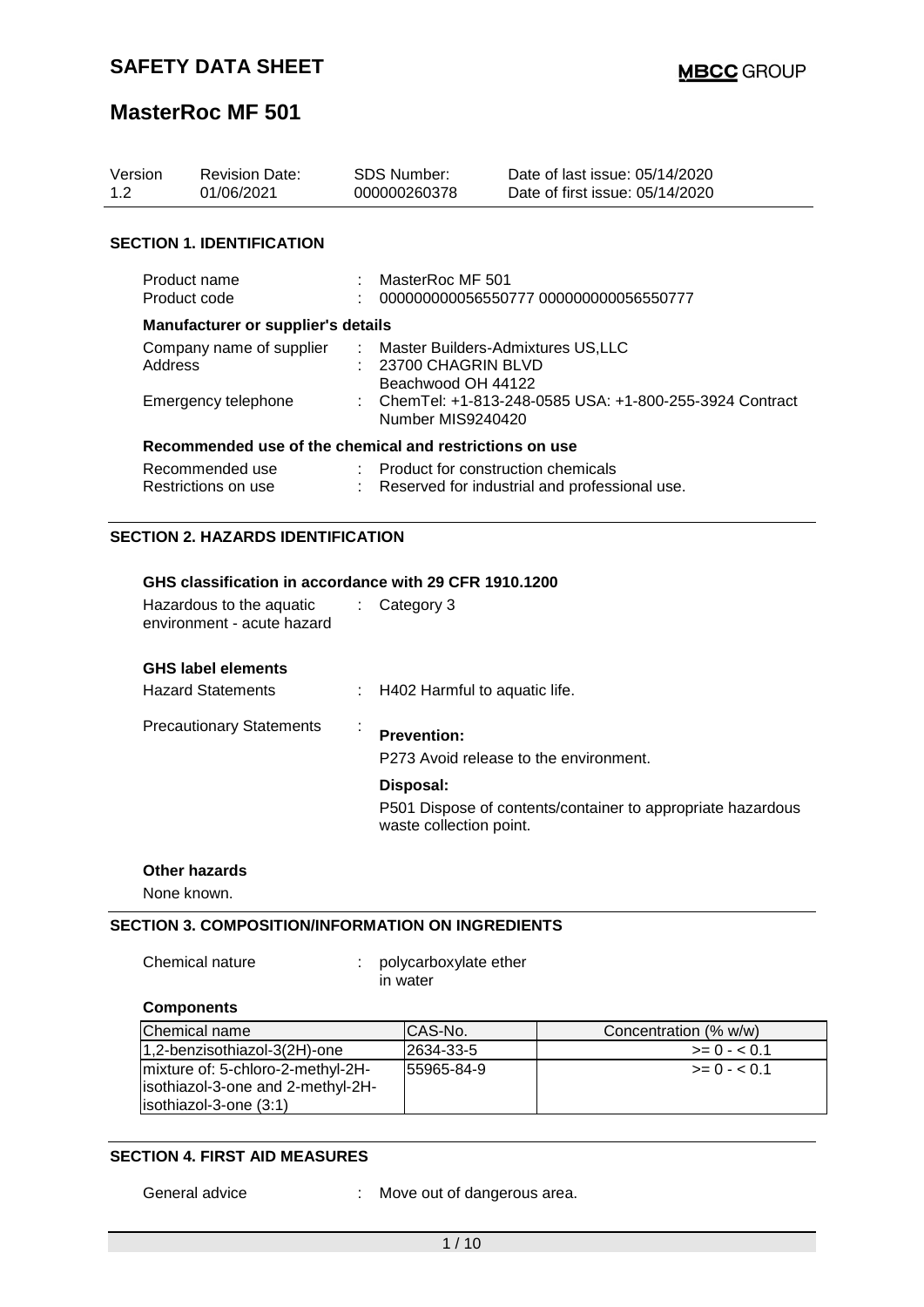| Version<br>1.2          | <b>Revision Date:</b><br>01/06/2021                    | SDS Number:<br>000000260378                                                                                      | Date of last issue: 05/14/2020<br>Date of first issue: 05/14/2020                                                                            |  |  |  |
|-------------------------|--------------------------------------------------------|------------------------------------------------------------------------------------------------------------------|----------------------------------------------------------------------------------------------------------------------------------------------|--|--|--|
|                         |                                                        | ance.<br>Do not leave the victim unattended.                                                                     | Show this material safety data sheet to the doctor in attend-                                                                                |  |  |  |
| If inhaled              |                                                        | If unconscious, place in recovery position and seek medical<br>advice.<br>If symptoms persist, call a physician. |                                                                                                                                              |  |  |  |
| In case of skin contact |                                                        | If on skin, rinse well with water.                                                                               |                                                                                                                                              |  |  |  |
| In case of eye contact  |                                                        | Remove contact lenses.<br>Protect unharmed eye.<br>Keep eye wide open while rinsing.                             | Flush eyes with water as a precaution.<br>If eye irritation persists, consult a specialist.                                                  |  |  |  |
| If swallowed            |                                                        | Keep respiratory tract clear.                                                                                    | Do not give milk or alcoholic beverages.<br>Never give anything by mouth to an unconscious person.<br>If symptoms persist, call a physician. |  |  |  |
| delayed                 | Most important symptoms<br>and effects, both acute and | None known.                                                                                                      |                                                                                                                                              |  |  |  |
| Notes to physician      |                                                        | Treat symptomatically.                                                                                           |                                                                                                                                              |  |  |  |

## **SECTION 5. FIRE-FIGHTING MEASURES**

| Suitable extinguishing media<br>Unsuitable extinguishing<br>media |    | Foam<br>Water spray<br>Dry powder<br>Carbon dioxide (CO2)<br>water jet                                                                                                                                                        |
|-------------------------------------------------------------------|----|-------------------------------------------------------------------------------------------------------------------------------------------------------------------------------------------------------------------------------|
| Specific hazards during fire<br>fighting                          | ÷. | Do not allow run-off from fire fighting to enter drains or water<br>courses.                                                                                                                                                  |
| Further information                                               |    | Collect contaminated fire extinguishing water separately. This<br>must not be discharged into drains.<br>Fire residues and contaminated fire extinguishing water must<br>be disposed of in accordance with local regulations. |
| Special protective equipment :<br>for fire-fighters               |    | Wear self-contained breathing apparatus for firefighting if nec-<br>essary.                                                                                                                                                   |

#### **SECTION 6. ACCIDENTAL RELEASE MEASURES**

| tive equipment and emer-<br>gency procedures             |    | Personal precautions, protec- : Use personal protective equipment.                                                                                                                         |
|----------------------------------------------------------|----|--------------------------------------------------------------------------------------------------------------------------------------------------------------------------------------------|
| Environmental precautions                                | ÷. | Prevent product from entering drains.<br>Prevent further leakage or spillage if safe to do so.<br>If the product contaminates rivers and lakes or drains inform<br>respective authorities. |
| Methods and materials for<br>containment and cleaning up |    | Soak up with inert absorbent material (e.g. sand, silica gel,<br>acid binder, universal binder, sawdust).<br>Keep in suitable, closed containers for disposal.                             |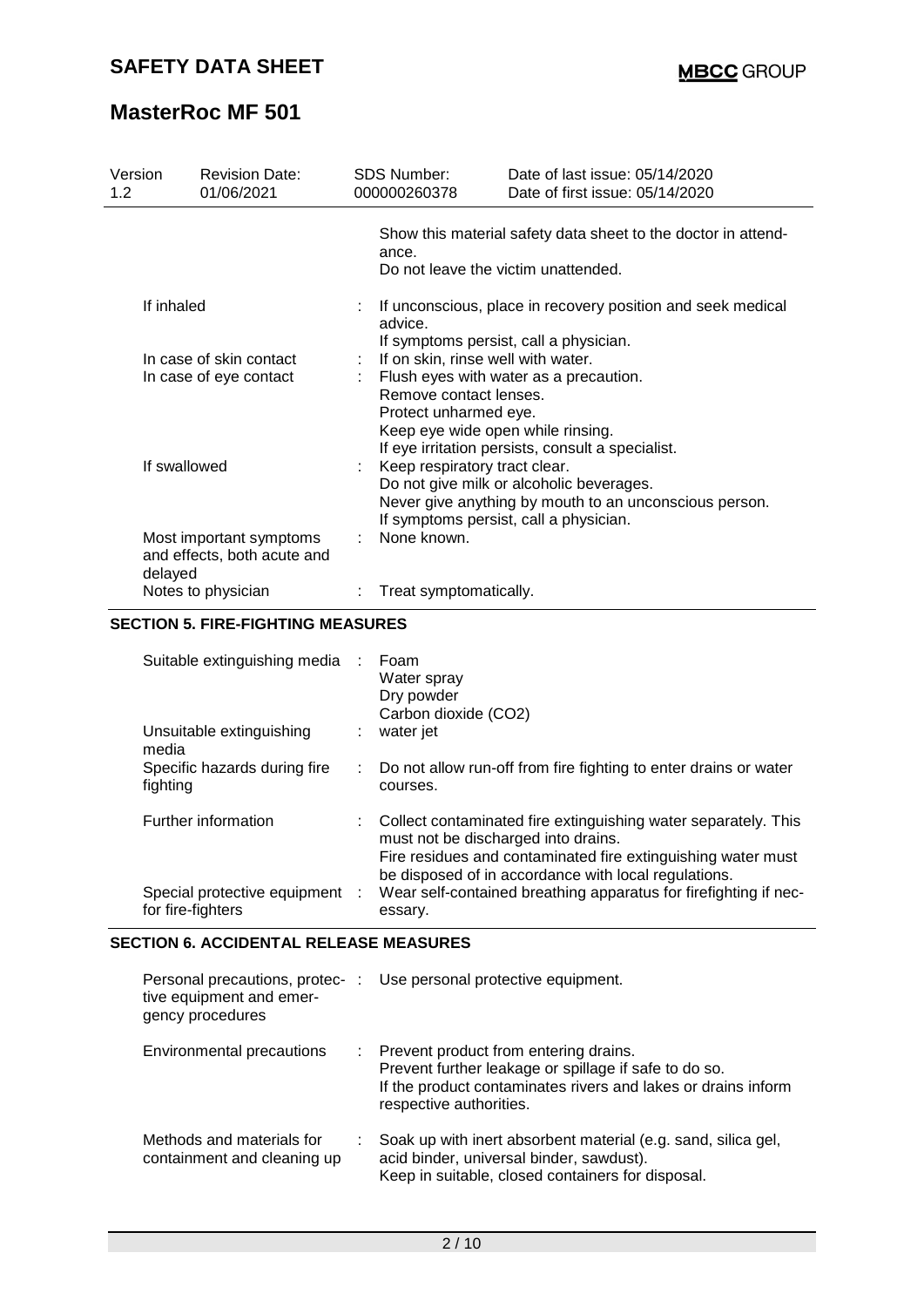| Version<br>1.2 | <b>Revision Date:</b><br>01/06/2021                | <b>SDS Number:</b><br>000000260378 |                                                                                                              | Date of last issue: 05/14/2020<br>Date of first issue: 05/14/2020                                                                                                                                                                                                                                                                                                                                                                  |  |
|----------------|----------------------------------------------------|------------------------------------|--------------------------------------------------------------------------------------------------------------|------------------------------------------------------------------------------------------------------------------------------------------------------------------------------------------------------------------------------------------------------------------------------------------------------------------------------------------------------------------------------------------------------------------------------------|--|
|                | <b>SECTION 7. HANDLING AND STORAGE</b>             |                                    |                                                                                                              |                                                                                                                                                                                                                                                                                                                                                                                                                                    |  |
|                | Advice on protection against<br>fire and explosion |                                    | Normal measures for preventive fire protection.<br>÷                                                         |                                                                                                                                                                                                                                                                                                                                                                                                                                    |  |
|                | Advice on safe handling                            |                                    | Do not breathe vapors/dust.<br>Avoid contact with skin and eyes.<br>plication area.<br>regulations.<br>used. | Avoid exposure - obtain special instructions before use.<br>For personal protection see section 8.<br>Smoking, eating and drinking should be prohibited in the ap-<br>Dispose of rinse water in accordance with local and national<br>Persons susceptible to skin sensitization problems or asthma,<br>allergies, chronic or recurrent respiratory disease should not<br>be employed in any process in which this mixture is being |  |
|                | Conditions for safe storage                        |                                    | place.<br>kept upright to prevent leakage.<br>the technological safety standards.                            | Keep container tightly closed in a dry and well-ventilated<br>Containers which are opened must be carefully resealed and<br>Electrical installations / working materials must comply with                                                                                                                                                                                                                                          |  |
|                | Further information on stor-<br>age conditions     |                                    | Protect from direct sunlight.                                                                                | Keep only in the original container in a cool, dry, well-<br>ventilated place away from ignition sources, heat or flame.                                                                                                                                                                                                                                                                                                           |  |
|                | Further information on stor-<br>age stability      |                                    |                                                                                                              | No decomposition if stored and applied as directed.                                                                                                                                                                                                                                                                                                                                                                                |  |

## **SECTION 8. EXPOSURE CONTROLS/PERSONAL PROTECTION**

| Ingredients with workplace control parameters                   |                                                                                                                                                                                                                                                                                                      |  |  |  |  |
|-----------------------------------------------------------------|------------------------------------------------------------------------------------------------------------------------------------------------------------------------------------------------------------------------------------------------------------------------------------------------------|--|--|--|--|
| Contains no substances with occupational exposure limit values. |                                                                                                                                                                                                                                                                                                      |  |  |  |  |
| <b>Engineering measures</b>                                     | : Ensure adequate ventilation.                                                                                                                                                                                                                                                                       |  |  |  |  |
| Personal protective equipment                                   |                                                                                                                                                                                                                                                                                                      |  |  |  |  |
| Respiratory protection                                          | Wear respiratory protection if ventilation is inadequate.<br>Wear a NIOSH-certified (or equivalent) respirator as neces-<br>sary.                                                                                                                                                                    |  |  |  |  |
| Hand protection                                                 |                                                                                                                                                                                                                                                                                                      |  |  |  |  |
| Remarks                                                         | : Chemical resistant protective gloves Manufacturer's direc-<br>tions for use should be observed because of great diversity of<br>types.                                                                                                                                                             |  |  |  |  |
| Eye protection<br>Skin and body protection                      | : Safety glasses with side-shields.<br>Impervious clothing<br>Choose body protection according to the amount and con-                                                                                                                                                                                |  |  |  |  |
| Protective measures                                             | centration of the dangerous substance at the work place.<br>: Do not inhale dust/fumes/aerosols.<br>Avoid contact with the skin, eyes and clothing.<br>Avoid exposure - obtain special instructions before use.<br>Handle in accordance with good building materials hygiene<br>and safety practice. |  |  |  |  |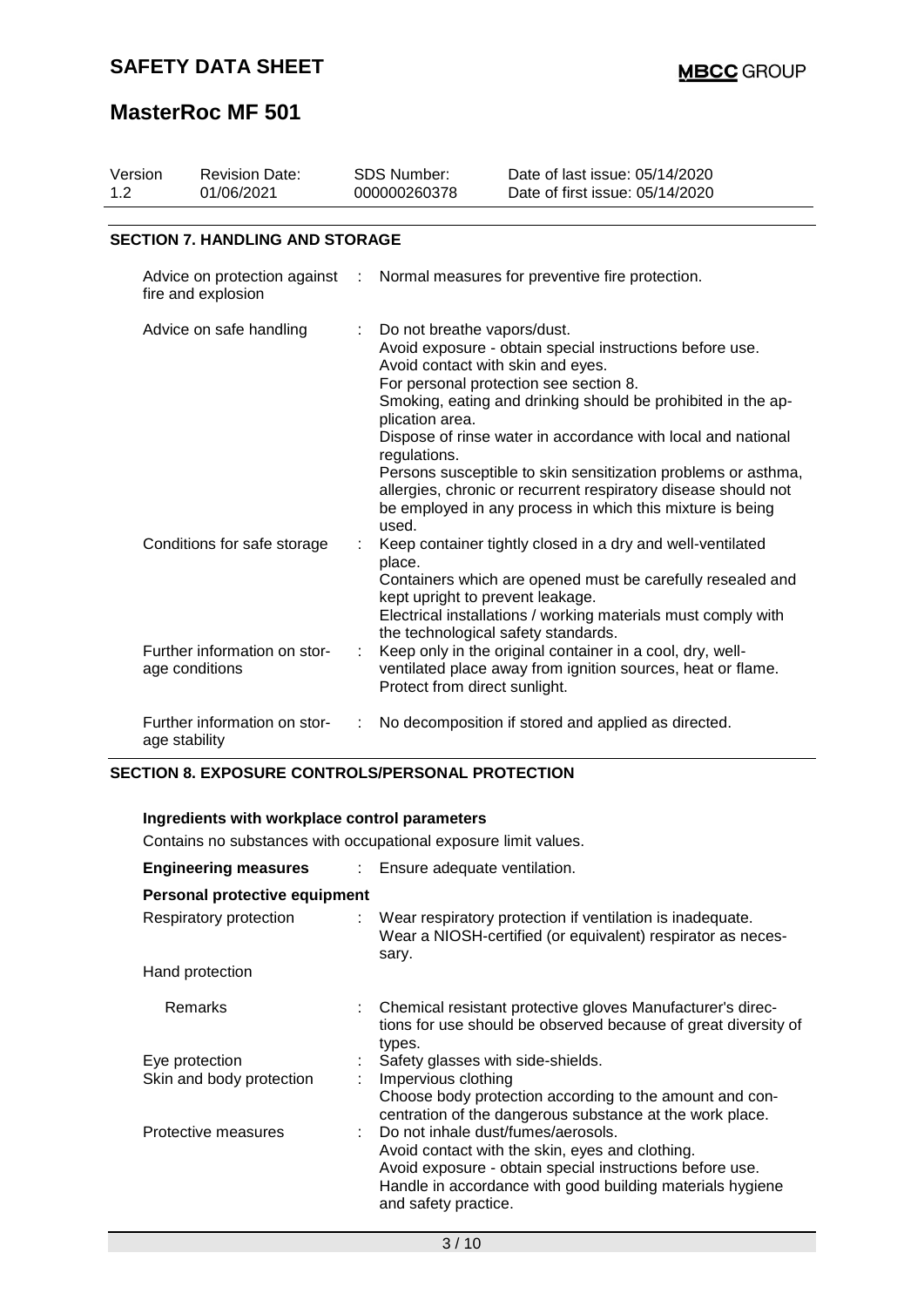# **SAFETY DATA SHEET**

# **MasterRoc MF 501**

| Version<br>1.2 | <b>Revision Date:</b><br>01/06/2021                 |               | SDS Number:<br>000000260378   | Date of last issue: 05/14/2020<br>Date of first issue: 05/14/2020                                      |
|----------------|-----------------------------------------------------|---------------|-------------------------------|--------------------------------------------------------------------------------------------------------|
|                | Hygiene measures                                    |               |                               | Wearing of closed work clothing is recommended.<br>Wash hands before breaks and at the end of workday. |
|                | <b>SECTION 9. PHYSICAL AND CHEMICAL PROPERTIES</b>  |               |                               |                                                                                                        |
|                | Appearance                                          |               | liquid                        |                                                                                                        |
|                | Color                                               |               | brown                         |                                                                                                        |
|                | Odor                                                |               | slight odour, ether-like      |                                                                                                        |
|                | Odor Threshold                                      |               | No data available             |                                                                                                        |
|                | pH                                                  |               | $5 - 8$                       |                                                                                                        |
|                | Melting point                                       |               |                               | No applicable information available.                                                                   |
|                | Freezing point                                      |               |                               | No applicable information available.                                                                   |
|                | Boiling point                                       |               | approx. 212 °F / 100 °C       |                                                                                                        |
|                | Flash point                                         | ÷             | $>$ 480 °F / $>$ 249 °C       |                                                                                                        |
|                |                                                     |               | Cleveland Open Cup.           | Method: Standard Test Method for Flash and Fire Points by                                              |
|                | Evaporation rate                                    |               |                               | No applicable information available.                                                                   |
|                | Flammability (liquids)                              | t             | The product is not flammable. |                                                                                                        |
|                | Upper explosion limit / Upper<br>flammability limit | ÷             | No data available.            |                                                                                                        |
|                | Lower explosion limit / Lower<br>flammability limit | $\mathcal{L}$ | No data available.            |                                                                                                        |
|                | Vapor pressure                                      |               |                               | No applicable information available.                                                                   |
|                | Relative vapor density                              |               | Heavier than air.             |                                                                                                        |
|                | Relative density                                    |               |                               | No applicable information available.                                                                   |
|                | Density                                             |               |                               | approx. 1.05 g/cm3 (68 °F / 20 °C)                                                                     |
|                | Solubility(ies)<br>Water solubility                 | ÷             | soluble                       |                                                                                                        |
|                | Solubility in other solvents                        | ÷             |                               | No applicable information available.                                                                   |
|                | Partition coefficient: n-<br>octanol/water          | İ.            | not applicable for mixtures   |                                                                                                        |
|                | Autoignition temperature                            | ÷             | No data available             |                                                                                                        |
|                | Decomposition temperature                           | ÷             | scribed/indicated.            | No decomposition if stored and handled as pre-                                                         |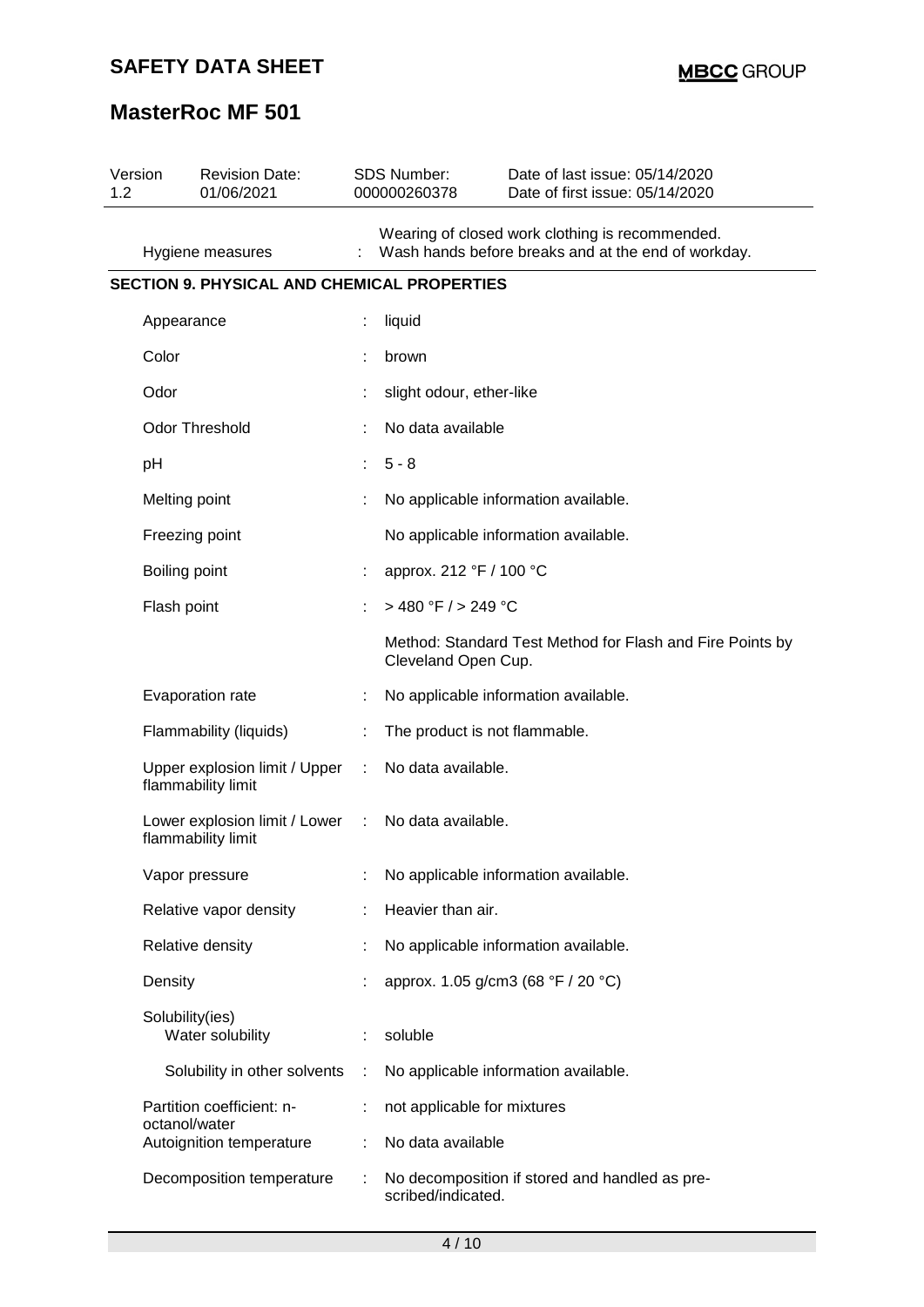| Version<br>1.2                                          | <b>Revision Date:</b><br>01/06/2021 | <b>SDS Number:</b><br>000000260378 |                                | Date of last issue: 05/14/2020<br>Date of first issue: 05/14/2020            |
|---------------------------------------------------------|-------------------------------------|------------------------------------|--------------------------------|------------------------------------------------------------------------------|
| Viscosity<br>Viscosity, dynamic<br>Viscosity, kinematic |                                     | ÷.                                 |                                | No applicable information available.<br>No applicable information available. |
|                                                         | <b>Explosive properties</b>         |                                    | Not explosive<br>Not explosive |                                                                              |
| Oxidizing properties                                    |                                     |                                    | as oxidizing.                  | Based on its structural properties the product is not classified             |
|                                                         | Sublimation point                   |                                    |                                | No applicable information available.                                         |
|                                                         | Molecular weight                    |                                    | No data available              |                                                                              |

# **SECTION 10. STABILITY AND REACTIVITY**

| : No hazardous reactions if stored and handled as pre-<br>scribed/indicated.         |
|--------------------------------------------------------------------------------------|
| : The product is stable if stored and handled as pre-<br>scribed/indicated.          |
| Possibility of hazardous reac- : No decomposition if stored and applied as directed. |
| See SDS section 7 - Handling and storage.                                            |
| Strong acids                                                                         |
| Strong bases                                                                         |
| Strong oxidizing agents                                                              |
| Strong reducing agents                                                               |
| : carbon oxides                                                                      |
|                                                                                      |

## **SECTION 11. TOXICOLOGICAL INFORMATION**

## **Acute toxicity**

Not classified based on available information.

| Acute oral toxicity       | : Remarks: No applicable information available. |
|---------------------------|-------------------------------------------------|
| Acute inhalation toxicity | : Remarks: No applicable information available. |
| Acute dermal toxicity     | : Remarks: No applicable information available. |

## **Skin corrosion/irritation**

Not classified based on available information.

#### **Serious eye damage/eye irritation**

Not classified based on available information.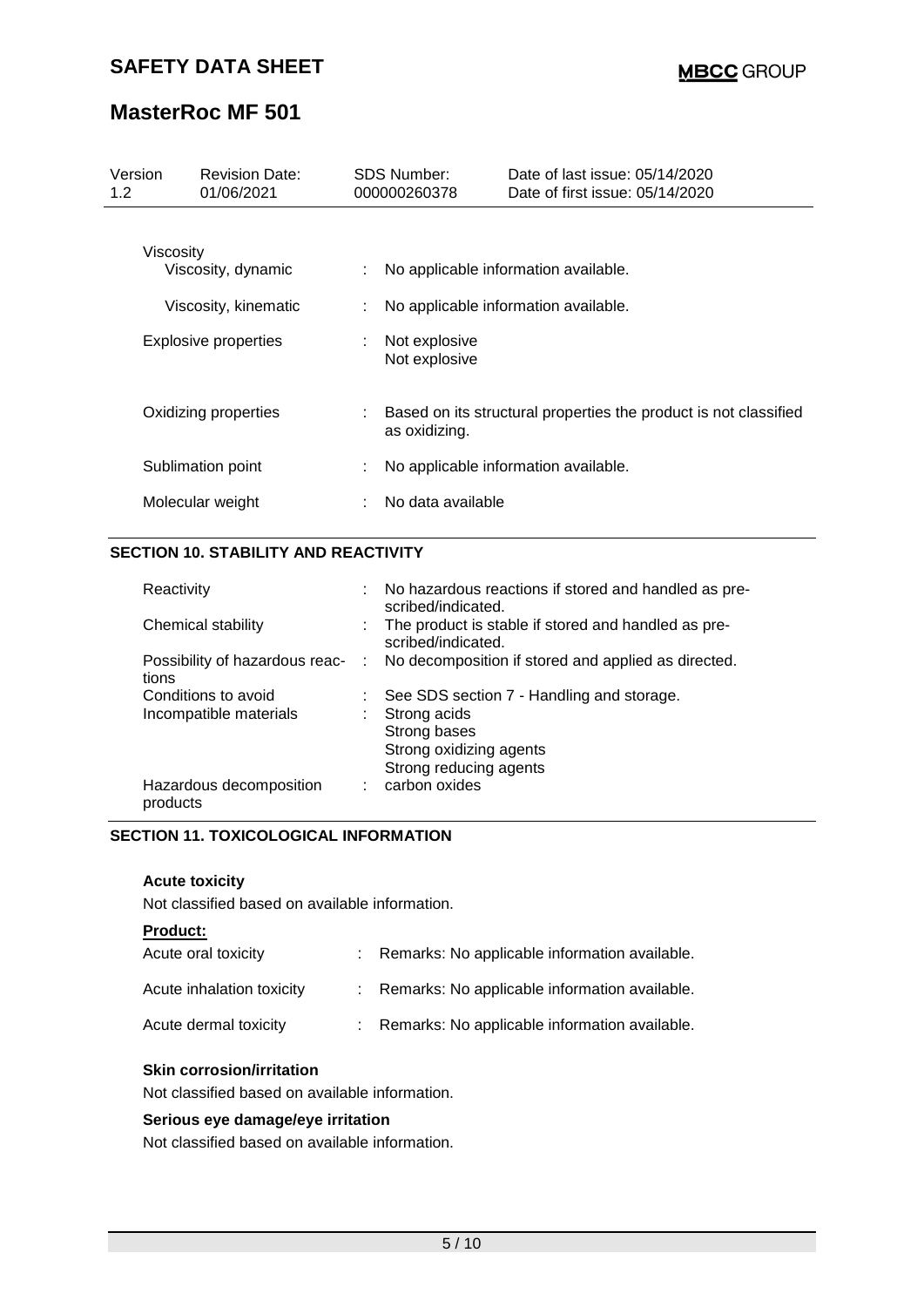| Respiratory or skin sensitization<br><b>Skin sensitization</b><br>Not classified based on available information.<br><b>Respiratory sensitization</b><br>Not classified based on available information.<br><b>Germ cell mutagenicity</b><br>Not classified based on available information.<br>Carcinogenicity<br>Not classified based on available information.<br><b>Reproductive toxicity</b><br>Not classified based on available information.<br><b>STOT-single exposure</b><br>Not classified based on available information.<br><b>STOT-repeated exposure</b><br>Not classified based on available information.<br><b>Aspiration toxicity</b><br>Not classified based on available information.<br><b>Further information</b><br>Product:<br>Remarks<br>Health injuries are not known or expected under normal use.<br>The product has not been tested. The statements on toxicolo-<br>gy have been derived from the properties of the individual<br>components.<br><b>SECTION 12. ECOLOGICAL INFORMATION</b><br><b>Ecotoxicity</b><br>Product:<br><b>Ecotoxicology Assessment</b><br>Acute aquatic toxicity<br>Harmful to aquatic life.<br>÷<br><b>Components:</b><br>1,2-benzisothiazol-3(2H)-one:<br>M-Factor (Acute aquatic tox- : 1<br>icity)<br>M-Factor (Chronic aquatic<br>$\therefore$ 1<br>toxicity)<br>mixture of: 5-chloro-2-methyl-2H-isothiazol-3-one and 2-methyl-2H-isothiazol-3-one (3:1):<br>M-Factor (Acute aquatic tox-<br>100<br>icity)<br>M-Factor (Chronic aquatic<br>100<br>toxicity)<br>$6/10$ | Version<br>1.2 | <b>Revision Date:</b><br>01/06/2021 | <b>SDS Number:</b><br>000000260378 | Date of last issue: 05/14/2020<br>Date of first issue: 05/14/2020 |
|------------------------------------------------------------------------------------------------------------------------------------------------------------------------------------------------------------------------------------------------------------------------------------------------------------------------------------------------------------------------------------------------------------------------------------------------------------------------------------------------------------------------------------------------------------------------------------------------------------------------------------------------------------------------------------------------------------------------------------------------------------------------------------------------------------------------------------------------------------------------------------------------------------------------------------------------------------------------------------------------------------------------------------------------------------------------------------------------------------------------------------------------------------------------------------------------------------------------------------------------------------------------------------------------------------------------------------------------------------------------------------------------------------------------------------------------------------------------------------------------------------------------------|----------------|-------------------------------------|------------------------------------|-------------------------------------------------------------------|
|                                                                                                                                                                                                                                                                                                                                                                                                                                                                                                                                                                                                                                                                                                                                                                                                                                                                                                                                                                                                                                                                                                                                                                                                                                                                                                                                                                                                                                                                                                                              |                |                                     |                                    |                                                                   |
|                                                                                                                                                                                                                                                                                                                                                                                                                                                                                                                                                                                                                                                                                                                                                                                                                                                                                                                                                                                                                                                                                                                                                                                                                                                                                                                                                                                                                                                                                                                              |                |                                     |                                    |                                                                   |
|                                                                                                                                                                                                                                                                                                                                                                                                                                                                                                                                                                                                                                                                                                                                                                                                                                                                                                                                                                                                                                                                                                                                                                                                                                                                                                                                                                                                                                                                                                                              |                |                                     |                                    |                                                                   |
|                                                                                                                                                                                                                                                                                                                                                                                                                                                                                                                                                                                                                                                                                                                                                                                                                                                                                                                                                                                                                                                                                                                                                                                                                                                                                                                                                                                                                                                                                                                              |                |                                     |                                    |                                                                   |
|                                                                                                                                                                                                                                                                                                                                                                                                                                                                                                                                                                                                                                                                                                                                                                                                                                                                                                                                                                                                                                                                                                                                                                                                                                                                                                                                                                                                                                                                                                                              |                |                                     |                                    |                                                                   |
|                                                                                                                                                                                                                                                                                                                                                                                                                                                                                                                                                                                                                                                                                                                                                                                                                                                                                                                                                                                                                                                                                                                                                                                                                                                                                                                                                                                                                                                                                                                              |                |                                     |                                    |                                                                   |
|                                                                                                                                                                                                                                                                                                                                                                                                                                                                                                                                                                                                                                                                                                                                                                                                                                                                                                                                                                                                                                                                                                                                                                                                                                                                                                                                                                                                                                                                                                                              |                |                                     |                                    |                                                                   |
|                                                                                                                                                                                                                                                                                                                                                                                                                                                                                                                                                                                                                                                                                                                                                                                                                                                                                                                                                                                                                                                                                                                                                                                                                                                                                                                                                                                                                                                                                                                              |                |                                     |                                    |                                                                   |
|                                                                                                                                                                                                                                                                                                                                                                                                                                                                                                                                                                                                                                                                                                                                                                                                                                                                                                                                                                                                                                                                                                                                                                                                                                                                                                                                                                                                                                                                                                                              |                |                                     |                                    |                                                                   |
|                                                                                                                                                                                                                                                                                                                                                                                                                                                                                                                                                                                                                                                                                                                                                                                                                                                                                                                                                                                                                                                                                                                                                                                                                                                                                                                                                                                                                                                                                                                              |                |                                     |                                    |                                                                   |
|                                                                                                                                                                                                                                                                                                                                                                                                                                                                                                                                                                                                                                                                                                                                                                                                                                                                                                                                                                                                                                                                                                                                                                                                                                                                                                                                                                                                                                                                                                                              |                |                                     |                                    |                                                                   |
|                                                                                                                                                                                                                                                                                                                                                                                                                                                                                                                                                                                                                                                                                                                                                                                                                                                                                                                                                                                                                                                                                                                                                                                                                                                                                                                                                                                                                                                                                                                              |                |                                     |                                    |                                                                   |
|                                                                                                                                                                                                                                                                                                                                                                                                                                                                                                                                                                                                                                                                                                                                                                                                                                                                                                                                                                                                                                                                                                                                                                                                                                                                                                                                                                                                                                                                                                                              |                |                                     |                                    |                                                                   |
|                                                                                                                                                                                                                                                                                                                                                                                                                                                                                                                                                                                                                                                                                                                                                                                                                                                                                                                                                                                                                                                                                                                                                                                                                                                                                                                                                                                                                                                                                                                              |                |                                     |                                    |                                                                   |
|                                                                                                                                                                                                                                                                                                                                                                                                                                                                                                                                                                                                                                                                                                                                                                                                                                                                                                                                                                                                                                                                                                                                                                                                                                                                                                                                                                                                                                                                                                                              |                |                                     |                                    |                                                                   |
|                                                                                                                                                                                                                                                                                                                                                                                                                                                                                                                                                                                                                                                                                                                                                                                                                                                                                                                                                                                                                                                                                                                                                                                                                                                                                                                                                                                                                                                                                                                              |                |                                     |                                    |                                                                   |
|                                                                                                                                                                                                                                                                                                                                                                                                                                                                                                                                                                                                                                                                                                                                                                                                                                                                                                                                                                                                                                                                                                                                                                                                                                                                                                                                                                                                                                                                                                                              |                |                                     |                                    |                                                                   |
|                                                                                                                                                                                                                                                                                                                                                                                                                                                                                                                                                                                                                                                                                                                                                                                                                                                                                                                                                                                                                                                                                                                                                                                                                                                                                                                                                                                                                                                                                                                              |                |                                     |                                    |                                                                   |
|                                                                                                                                                                                                                                                                                                                                                                                                                                                                                                                                                                                                                                                                                                                                                                                                                                                                                                                                                                                                                                                                                                                                                                                                                                                                                                                                                                                                                                                                                                                              |                |                                     |                                    |                                                                   |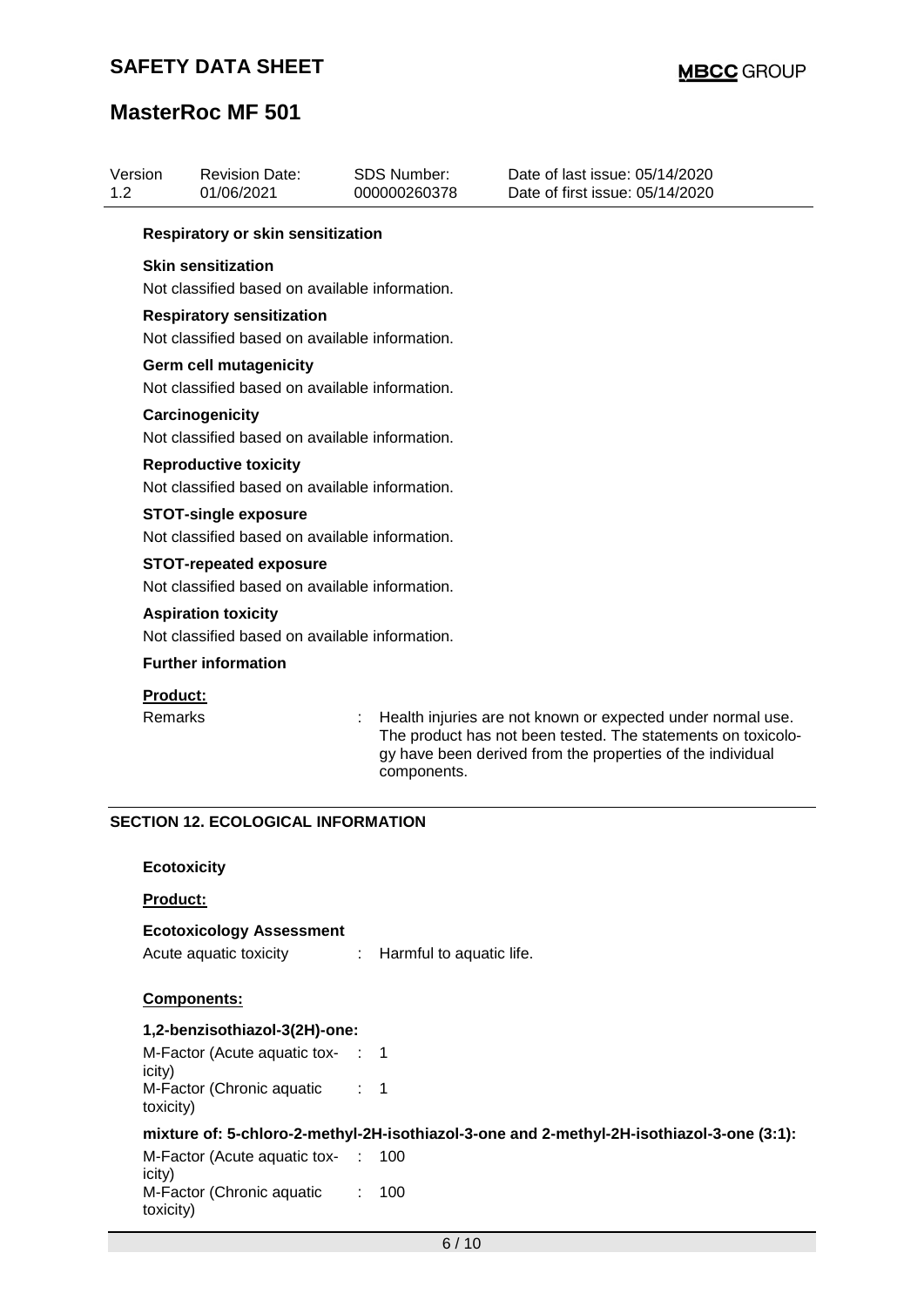| Version<br>1.2 |                 | <b>Revision Date:</b><br>01/06/2021  |    | SDS Number:<br>000000260378 | Date of last issue: 05/14/2020<br>Date of first issue: 05/14/2020                                                                                                            |
|----------------|-----------------|--------------------------------------|----|-----------------------------|------------------------------------------------------------------------------------------------------------------------------------------------------------------------------|
|                |                 | <b>Persistence and degradability</b> |    |                             |                                                                                                                                                                              |
|                | <b>Product:</b> |                                      |    |                             |                                                                                                                                                                              |
|                |                 | Biodegradability                     | t. |                             | Remarks: Taking into consideration the properties of several<br>ingredients, the product is estimated not to be readily biode-<br>gradable according to OECD classification. |
|                |                 | <b>Bioaccumulative potential</b>     |    |                             |                                                                                                                                                                              |
|                | Product:        |                                      |    |                             |                                                                                                                                                                              |
|                |                 | <b>Bioaccumulation</b>               |    | Remarks: No data available. | Discharge into the environment must be avoided.                                                                                                                              |
|                |                 | <b>Mobility in soil</b>              |    |                             |                                                                                                                                                                              |
|                |                 | No data available                    |    |                             |                                                                                                                                                                              |
|                |                 | Other adverse effects                |    |                             |                                                                                                                                                                              |
|                | <b>Product:</b> |                                      |    |                             |                                                                                                                                                                              |
|                | mation          | Additional ecological infor-         |    | components.                 | The product has not been tested. The statements on ecotoxi-<br>cology have been derived from the properties of the individual                                                |

## **SECTION 13. DISPOSAL CONSIDERATIONS**

| <b>Disposal methods</b> |                                                                                                                                                                                                                                                                                      |
|-------------------------|--------------------------------------------------------------------------------------------------------------------------------------------------------------------------------------------------------------------------------------------------------------------------------------|
| Waste from residues     | Dispose of in accordance with national, state and local regula-<br>tions.                                                                                                                                                                                                            |
| Contaminated packaging  | Do not contaminate ponds, waterways or ditches with chemi-<br>cal or used container.<br>Do not discharge into drains/surface waters/groundwater.<br>Contaminated packaging should be emptied as far as possible<br>and disposed of in the same manner as the sub-<br>stance/product. |

#### **SECTION 14. TRANSPORT INFORMATION**

## **International Regulations**

# **UNRTDG**

Not regulated as a dangerous good

#### **IATA-DGR**

Not regulated as a dangerous good

#### **IMDG-Code**

Not regulated as a dangerous good

## **Transport in bulk according to Annex II of MARPOL 73/78 and the IBC Code**

Not applicable for product as supplied.

# **Domestic regulation**

## **49 CFR**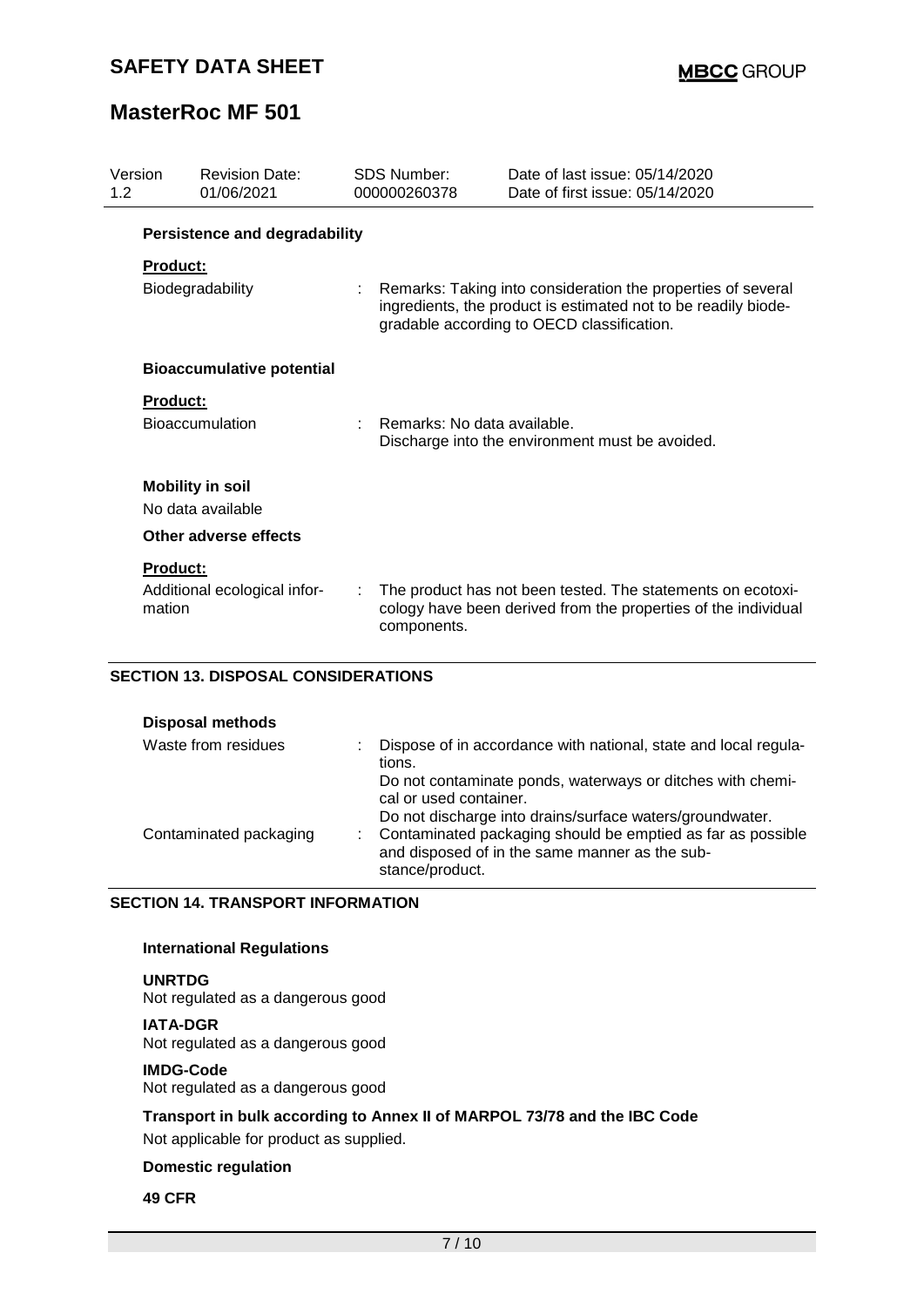# **SAFETY DATA SHEET**

# **MasterRoc MF 501**

| Version | <b>Revision Date:</b> | SDS Number:  | Date of last issue: 05/14/2020  |
|---------|-----------------------|--------------|---------------------------------|
| 1.2     | 01/06/2021            | 000000260378 | Date of first issue: 05/14/2020 |

Not regulated as a dangerous good

#### **SECTION 15. REGULATORY INFORMATION**

#### **California Prop. 65**

WARNING: This product can expose you to chemicals including ethylene oxide, which is/are known to the State of California to cause cancer and birth defects or other reproductive harm. For more information go to www.P65Warnings.ca.gov.

#### **The ingredients of this product are reported in the following inventories:**

| <b>DSL</b>  | This product contains the following components listed on the<br>Canadian NDSL. All other components are on the Canadian<br>DSL.<br>2,2-Dibromo-2-cyanoacetamide |
|-------------|-----------------------------------------------------------------------------------------------------------------------------------------------------------------|
|             | 1,3-dichloropropene                                                                                                                                             |
| <b>TSCA</b> | All chemical substances in this product are either listed as<br>active on the TSCA Inventory or are in compliance with a<br>TSCA Inventory exemption.           |

## **SECTION 16. OTHER INFORMATION**



#### **Full text of other abbreviations**

AICS - Australian Inventory of Chemical Substances; ASTM - American Society for the Testing of Materials; bw - Body weight; CERCLA - Comprehensive Environmental Response, Compensation, and Liability Act; CMR - Carcinogen, Mutagen or Reproductive Toxicant; DIN - Standard of the German Institute for Standardisation; DOT - Department of Transportation; DSL - Domestic Substances List (Canada); ECx - Concentration associated with x% response; EHS - Extremely Hazardous Substance; ELx - Loading rate associated with x% response; EmS - Emergency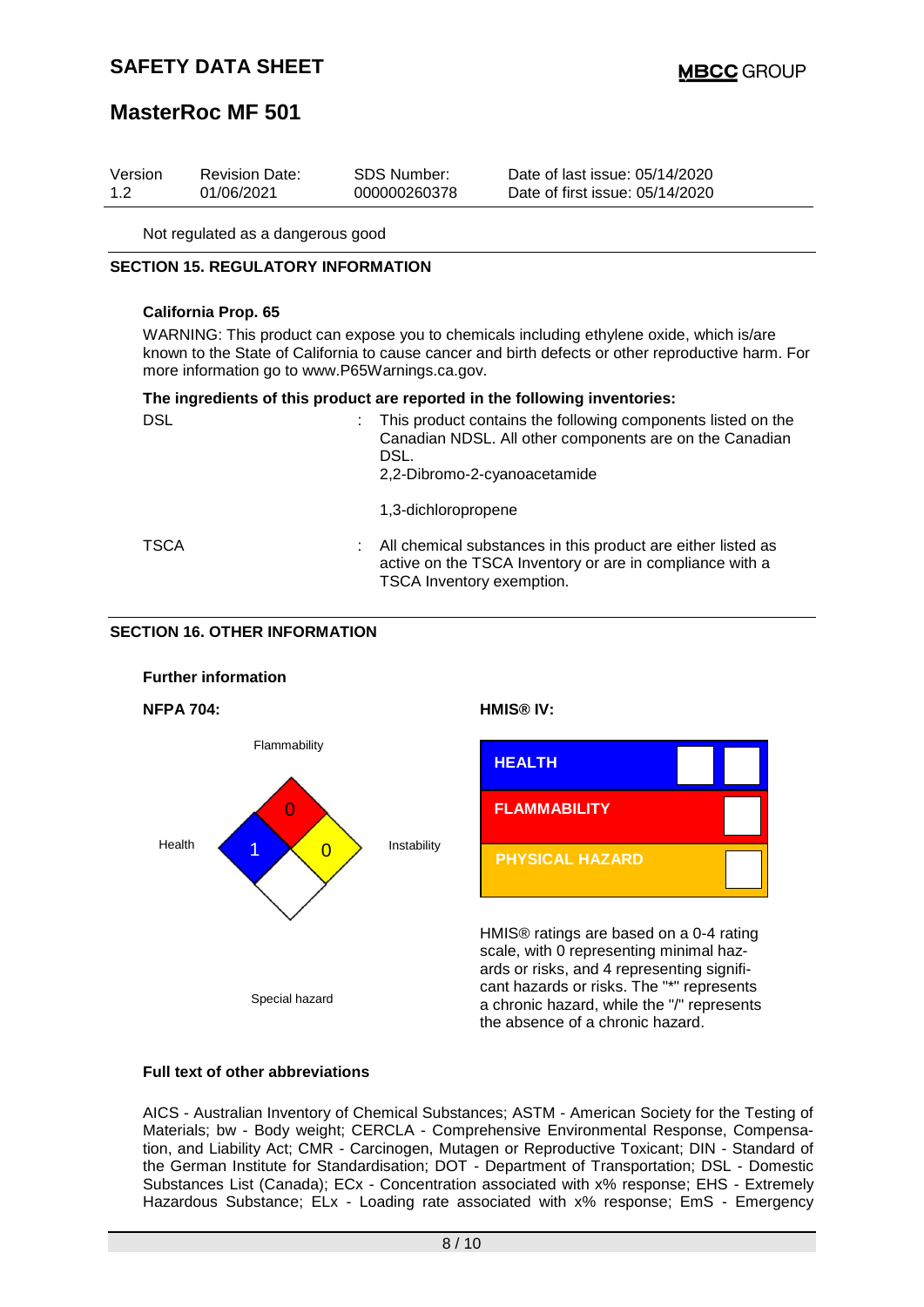| Version | <b>Revision Date:</b> | SDS Number:  | Date of last issue: 05/14/2020  |
|---------|-----------------------|--------------|---------------------------------|
| 1.2     | 01/06/2021            | 000000260378 | Date of first issue: 05/14/2020 |

Schedule; ENCS - Existing and New Chemical Substances (Japan); ErCx - Concentration associated with x% growth rate response; ERG - Emergency Response Guide; GHS - Globally Harmonized System; GLP - Good Laboratory Practice; HMIS - Hazardous Materials Identification System; IARC - International Agency for Research on Cancer; IATA - International Air Transport Association; IBC - International Code for the Construction and Equipment of Ships carrying Dangerous Chemicals in Bulk; IC50 - Half maximal inhibitory concentration; ICAO - International Civil Aviation Organization; IECSC - Inventory of Existing Chemical Substances in China; IMDG - International Maritime Dangerous Goods; IMO - International Maritime Organization; ISHL - Industrial Safety and Health Law (Japan); ISO - International Organisation for Standardization; KECI - Korea Existing Chemicals Inventory; LC50 - Lethal Concentration to 50 % of a test population; LD50 - Lethal Dose to 50% of a test population (Median Lethal Dose); MARPOL - International Convention for the Prevention of Pollution from Ships; MSHA - Mine Safety and Health Administration; n.o.s. - Not Otherwise Specified; NFPA - National Fire Protection Association; NO(A)EC - No Observed (Adverse) Effect Concentration; NO(A)EL - No Observed (Adverse) Effect Level; NOELR - No Observable Effect Loading Rate; NTP - National Toxicology Program; NZIoC - New Zealand Inventory of Chemicals; OECD - Organization for Economic Co-operation and Development; OPPTS - Office of Chemical Safety and Pollution Prevention; PBT - Persistent, Bioaccumulative and Toxic substance; PICCS - Philippines Inventory of Chemicals and Chemical Substances; (Q)SAR - (Quantitative) Structure Activity Relationship; RCRA - Resource Conservation and Recovery Act; REACH - Regulation (EC) No 1907/2006 of the European Parliament and of the Council concerning the Registration, Evaluation, Authorisation and Restriction of Chemicals; RQ - Reportable Quantity; SADT - Self-Accelerating Decomposition Temperature; SARA - Superfund Amendments and Reauthorization Act; SDS - Safety Data Sheet; TCSI - Taiwan Chemical Substance Inventory; TSCA - Toxic Substances Control Act (United States); UN - United Nations; UNRTDG - United Nations Recommendations on the Transport of Dangerous Goods; vPvB - Very Persistent and Very Bioaccumulative

Revision Date : 01/06/2021

We support worldwide Responsible Care® initiatives. We value the health and safety of our employees, customers, suppliers and neighbors, and the protection of the environment. Our commitment to Responsible Care is integral to conducting our business and operating our facilities in a safe and environmentally responsible fashion, supporting our customers and suppliers in ensuring the safe and environmentally sound handling of our products, and minimizing the impact of our operations on society and the environment during production, storage, transport, use and disposal of our products.

IMPORTANT: WHILE THE DESCRIPTIONS, DESIGNS, DATA AND INFORMATION CONTAINED HEREIN ARE PRESENTED IN GOOD FAITH AND BELIEVED TO BE ACCURATE , IT IS PROVIDED FOR YOUR GUIDANCE ONLY. BECAUSE MANY FACTORS MAY AFFECT PROCESSING OR APPLICATION/USE, WE RECOMMEND THAT YOU MAKE TESTS TO DETERMINE THE SUITABILITY OF A PRODUCT FOR YOUR PARTICULAR PURPOSE PRIOR TO USE. NO WARRANTIES OF ANY KIND, EITHER EXPRESSED OR IMPLIED, INCLUDING WARRANTIES OF MERCHANTABILITY OR FITNESS FOR A PARTICULAR PURPOSE, ARE MADE REGARDING PRODUCTS DESCRIBED OR DESIGNS, DATA OR INFORMATION SET FORTH, OR THAT THE PRODUCTS, DESIGNS, DATA OR INFORMATION MAY BE USED WITHOUT INFRINGING THE INTELLECTUAL PROPERTY RIGHTS OF OTHERS. IN NO CASE SHALL THE DESCRIPTIONS, INFORMATION, DATA OR DESIGNS PROVIDED BE CONSIDERED A PART OF OUR TERMS AND CONDITIONS OF SALE. FURTHER, YOU EXPRESSLY UNDERSTAND AND AGREE THAT THE DESCRIPTIONS, DESIGNS, DATA, AND INFORMATION FURNISHED BY OUR COMPANY HEREUNDER ARE GIVEN GRATIS AND WE ASSUME NO OBLIGATION OR LIABILITY FOR THE DESCRIPTION, DESIGNS, DATA AND